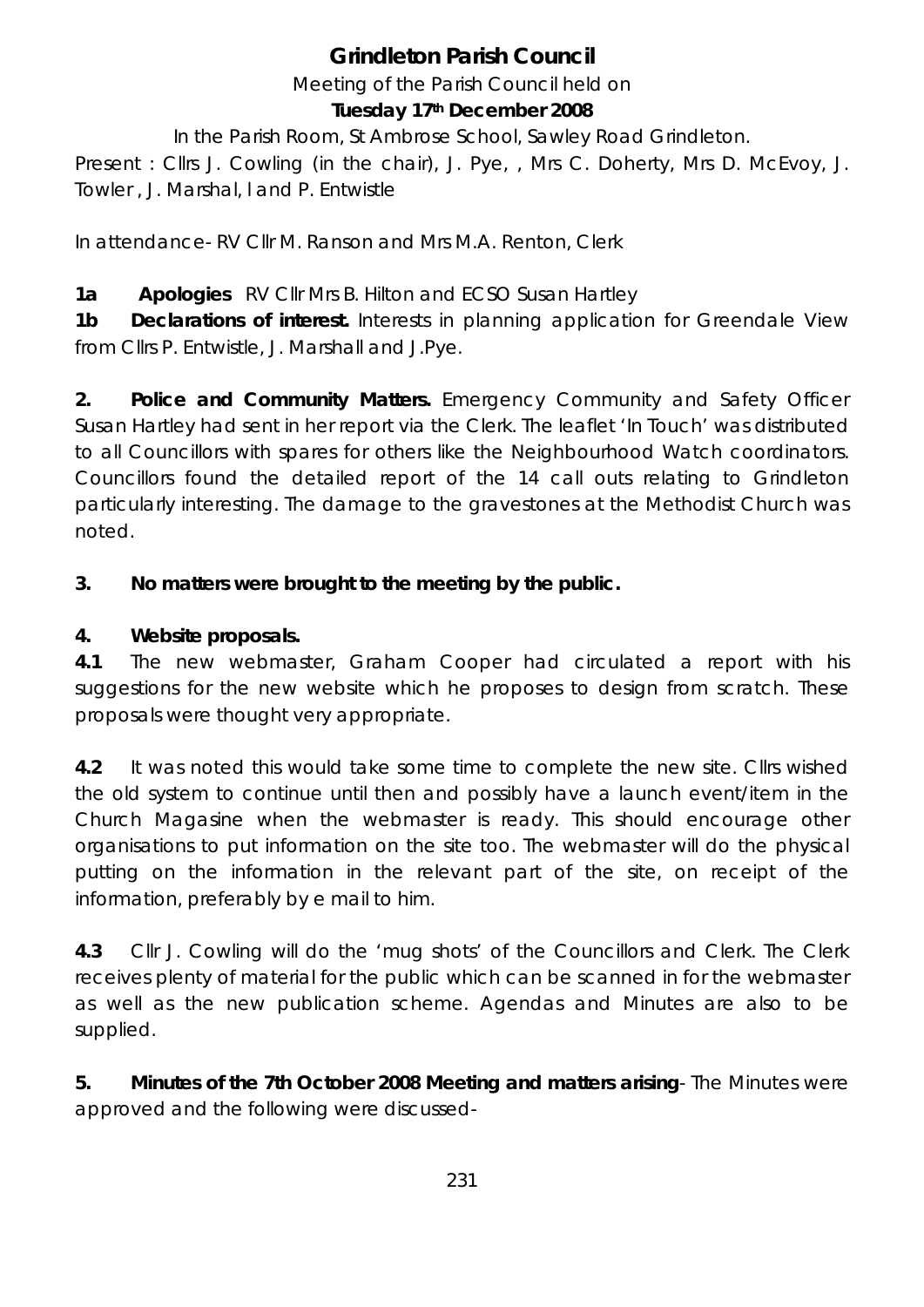**a) Cherry tree project.** The new metal notice board is now up. Cllrs thought it looked good. Cllr J. Cowling is attending to 'teething problems' of drips when the doors are opened after rain. He holds the keys. Cllrs J. Cowling and J. Marshall had visited Waddington quarries to further the stone table idea. This is to be budgeted for in 2009/10 and a Green Partnership bid to be made. RV Cllr M. Ranson raised whether planning permission was needed. It was thought not but the Clerk will check. A new fingerpost will need planning permission and this is also to be pursued.

**b) Progress with footpath to Chatburn.** Cllr P. Entwistle had met with the owners agent, John Pallister, the tenant farmer and the LCC representative. Progress is being made with the prospect of the path being available for use by April 09.

**c) Ribble Way.** The lengthsman who meets with the Countryside Officer believes a diversion in from the river is likely. Erosion is continuing at quite a rate due to the lack of consent for hard fixing (by the Environment Agency). Informally, the public are already doing this.

**d) Grindleton Bridge Works.** Scaffolding has now gone but painting is still in progress. Concern was expressed about oxidisation and costs incurred.The Clerk is to formally ask about these matters through RV Cllr M Ranson to Lancashire Local.

**e) Parking ideas within Grindleton.** Cllr P. Entwistle is informing the Over Lane residents of the responses received from RVBC and LCC regarding making some additional spaces but no response had been received about land near Back Lane. The issue of marked parking bays on Main Street was also discussed.

#### **6. Planning Matters since the last meeting**

**5.1 Current Planning Applications to be considered at the meeting-**

**6.1.1 Application 3/2008/1007 Change of Use from Storage to a flat (resubmission) at Greendale Mill Grindleton.** No objections.

#### **6.2 Applications already commented on – for information only**

**6.2.1** 3/2008/0605 : **Proposed Extension to already approved building and change of use of land from general grazing to horse ménage at Field adjacent to Bambers Lane Ends Grindleton BB7 4PH** 

(Amended plans had been received in connection with this application). The Parish Council had no further comments to make on these.

#### **6.2.2** 3/2008/0743 **: Single storey kitchen extension at The Barn, Hill House Sawley Road Grindleton BB7 4Q**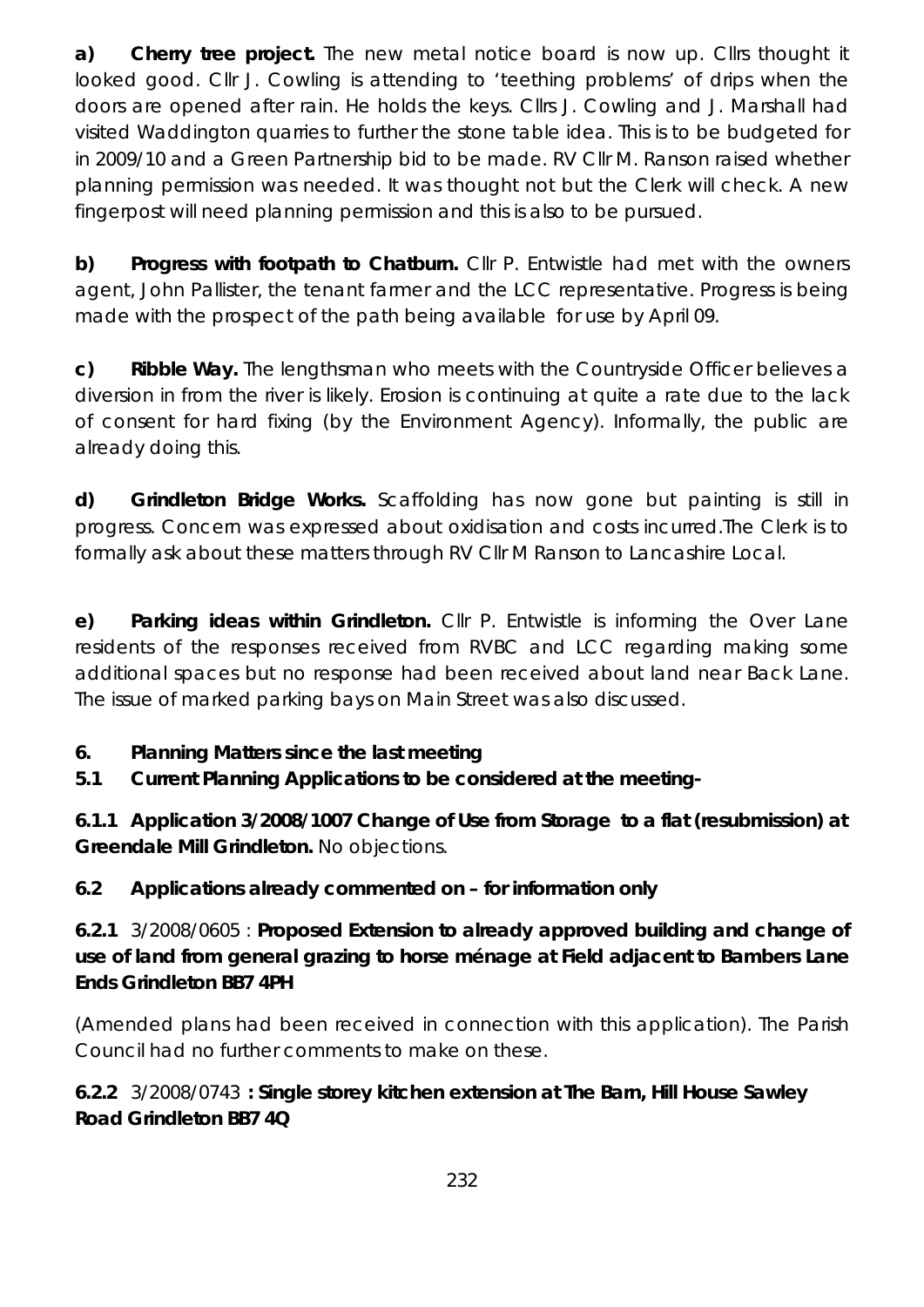The Parish Council had no objections.

#### **6.2.3** 3/2008/0831: **Re : Proposed Construction of a single storey garden room extension and associated works(resubmission) at Rodhill House Smalden Lane Grindleton BB7 4RX**

The Parish Council had no objections.

#### **6.2.4** 3/2008/0795 : **Re : Proposed link extension between existing dwelling and existing garage at Cobblers Cottage Slaidburn Road Grindleton BB7 4QT**

This application provoked mixed views at the Parish Council meeting. The application caused concerns of further development on an already over developed site. Against this, it was felt that the proposal would have little impact from the road but the impact is greater from the footpath. 1 councillor strongly objected.

## **6.2.5** 3/2008/0842 : **Re : 3/2008/0842 Two storey extension to rear of property at 4 Greendale View Main St Grindleton**

The Parish Council had no objections**.** 

#### **6.2.6** 3/2008/0900 **: Re Proposed extension of dwelling into attached barn at Harrop Gate Farm Harrop Bolton-by- Bowland BB7 4PJ**

The Parish Council had no objections**.** 

#### **7. Financial Matters**

**7.a-** The following payments were approved-

| . ا      |                               |                                 |               |
|----------|-------------------------------|---------------------------------|---------------|
| £        | Who to                        | What for                        | Legal Power   |
| £183.33  | <b>Clerks Honorarium for</b>  | Total payment = $£194.69$       | S112 LGA 1972 |
|          | Aug/Sept                      |                                 |               |
| £11.36   | Clerks expenses               |                                 |               |
| £1359.68 | <b>Whalley Parish Council</b> | Lengthsman including            | S101 LGA 1972 |
|          |                               | merchandise for 6 months        |               |
| 24.86    | Simonstone Parish             | Extra bulbs for planting        | S137 LGA 1972 |
|          | Council                       | Replaces cheque no 296          |               |
| 184.00   | <b>BDO Stoy Hayward</b>       | <b>Audit £160.00</b>            | S101 LGA 1972 |
|          |                               | <b>VAT £24.00</b>               |               |
| 1763.23  | Total                         |                                 |               |
| 1768.74  | <b>Fitzpatrick Woolmer</b>    | Metal Noticeboard               | S101 LGA 1972 |
|          |                               | (already paid- for information) |               |
| 309.53   |                               | <b>VAT</b>                      |               |
|          |                               | Total payment= £2078.27         |               |

**7 b) Proposed budget and setting the precept.** It was agreed to add a provision of £1000 for the stone table to the budget circulated and approved at the meeting. The letter from the Grindleton Recreation Ground Treasurer was also considered but in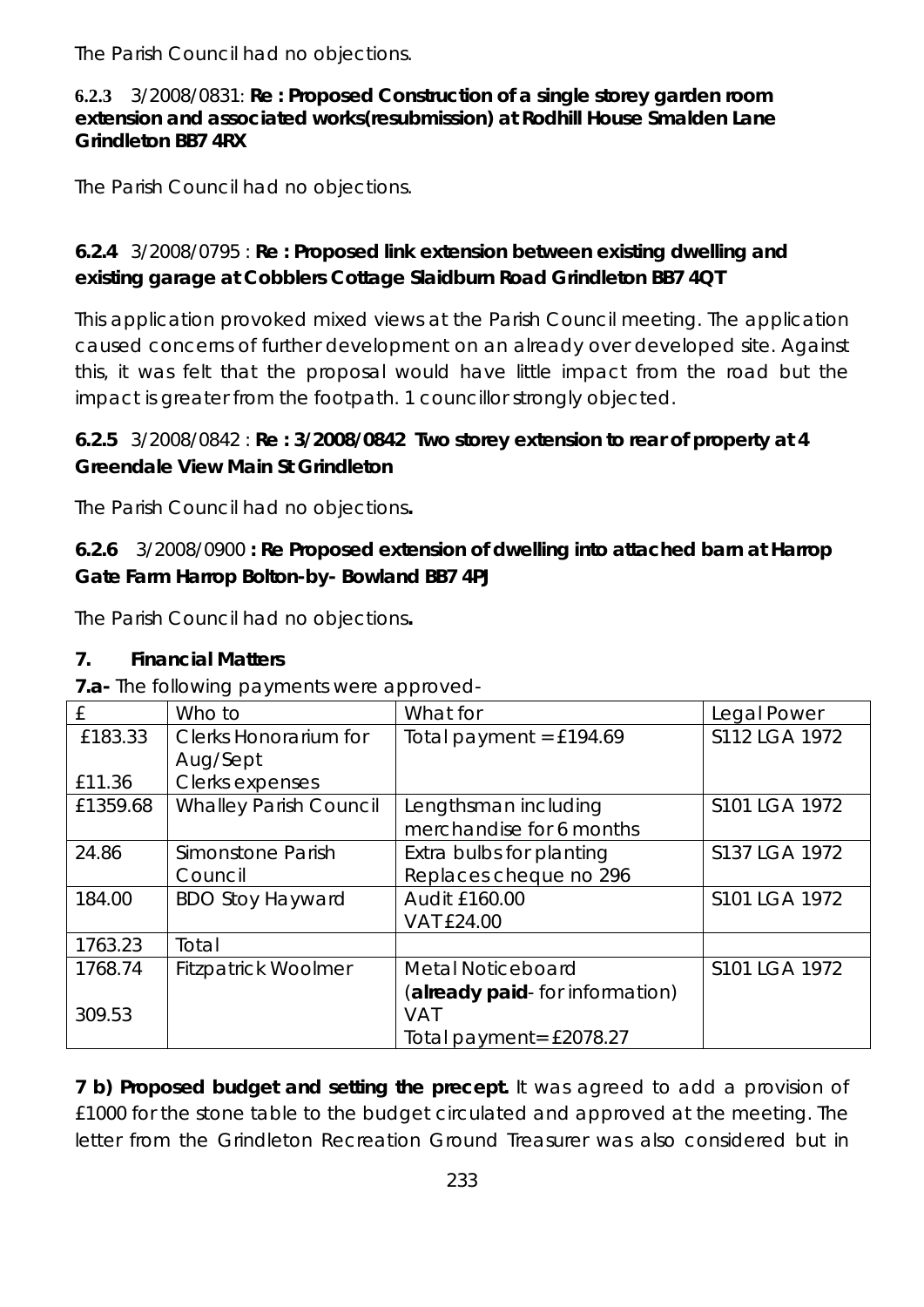view of the £500 cash contribution and the mowing undertaken by the lengthsman, it was considered sufficient assistance was being given. The value of the lengthsman's contribution is to be quantified (by Cllr J. Cowling). It was moved and seconded to precept for £7500.00 for 2009/10.

**7(C) External Audit report** This report was noted at the meeting and a Finance sub committee of Cllrs J. Cowling and Mrs D. McEvoy was set up to work with the Clerk to address the issues raised. The Notice of the Audit is to be placed on the noticeboard for 14 days and the Auditor's report to be available, by prior appointment, during that time with Cllr J. Cowling.

#### **8. Public Information Scheme.**

The Clerk circulated a scheme on the model template. A reduced sized version is to be put on the noticeboard by 1<sup>st</sup> January 2009 and maintained there. This document is also to be available on the Grindleton website and as many documents as possible also available there.

#### **9. Reports from outside bodies**

**a) Recreation Ground**- Reports were received about the AGM, the bonfire (a financial success) and the well attended BBQ.

**b) Lane End Educational Charity and Grindleton Consolidated Charities**- **-** Cllr J. Cowling reported these charities are planning to merge to carry out their functions more efficiently.

**c) Lengthsman** When a tree had fallen across the road near Buck Street, the lengthsman had removed this. He had also assisted Cllr j. Cowling with the bulb planting throughout the parish.

**d) Parish Liaison Committee-**RV Cllr M. Ranson reported this had discussed concurrent functions and grants available (these must be applied for on the basis of the previous year's actual expenditure); consultation on Clitheroe Hospital- three more dates/venues are available in January and the Clerk will circulate this to all councillors who need to book to attend.

**e) Neighbourhood Watch-** Cllr P. Entwistle has four further coordinators so the whole Parish is now covered. This will enable households to 10% reduction on household insurance. Signs need to be repositioned/replaced out of the current budget.

#### **10. Correspondence requiring action**

**a)** A bid by Bowland High School to enhance its outside sports facilities had been supported by letter. This was noted.

**b)** Letter from **Grindleton Recreation Ground** for additional support had been addressed under item 7c above.